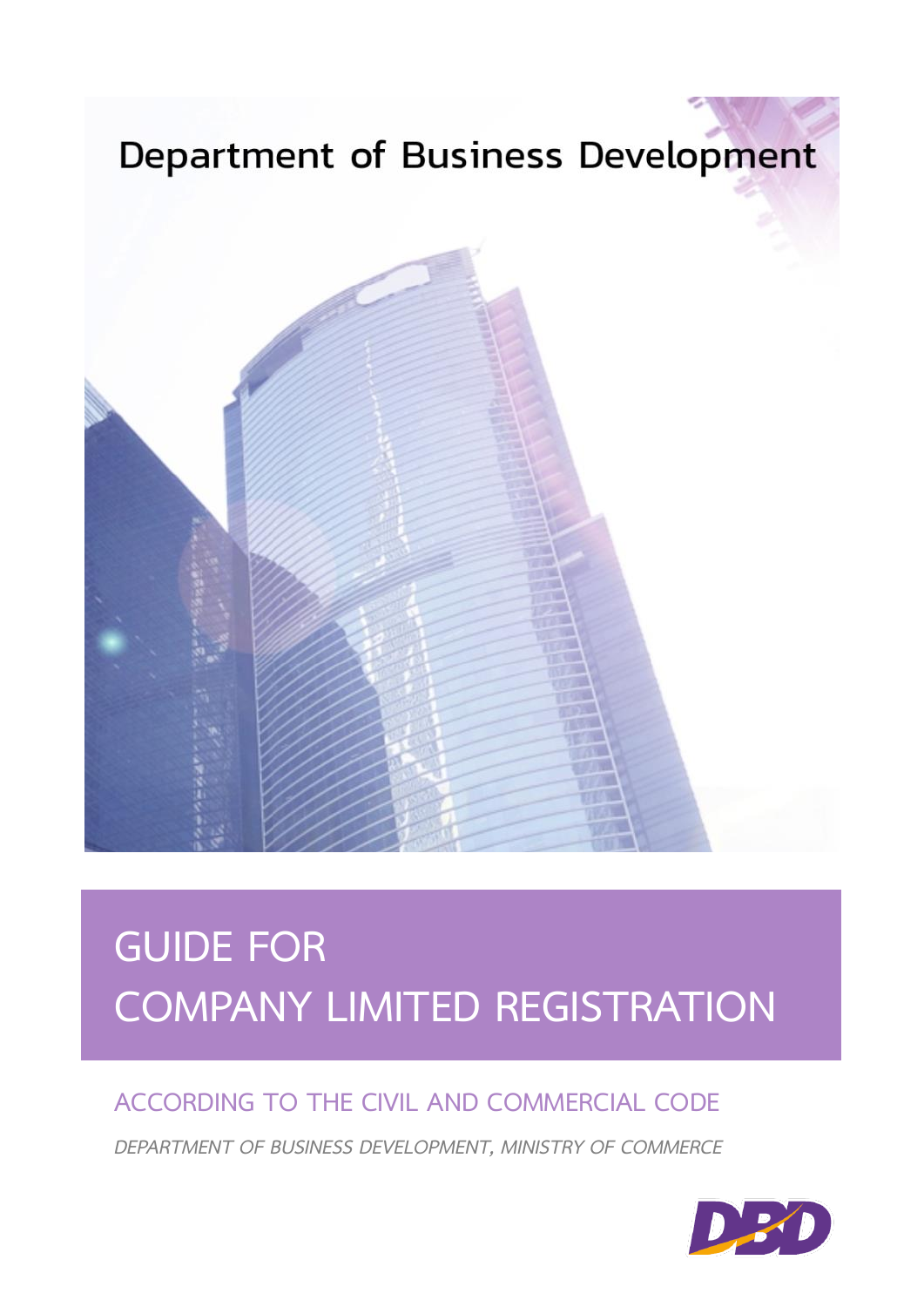## **COMPANY LIMITED**

is that kind of business entity which is formed with a capital divided into equal shares, the liability of the shareholders being limited to the amount unpaid on the shares respectively held by them.

#### **HOW TO INCORPORATE COMPANY LIMITED IN THAILAND?**

To incorporate the company limited, shall proceed the following procedures within 1 day before submitting the company incorporation application and other supporting documents to the registrar.

- 1. Must have at least 3 natural persons (the promoter) signing together in order to prepare Memorandum and then register.
- 2. The promoters must arrange for all the company's shares to be reserved and purchased.
- 3. When all the shares are reserved, the promoters must without delay hold a General Meeting of share subscribers which shall be called the statutory meeting.
	- **The business to be transacted at the statutory meeting:**
		- a. The adoption of the regulations of the company, if any.
		- b. The ratification of any contracts entered into and any expenses incurred by the promoters in promoting the company.
		- c. Fixing the amount, if any, to be paid to the promoters.
		- d. Determining the number of preference shares, if any, to be issued, and the nature and extent of the preferential rights accruing to them.
		- e. Determining the number of ordinary shares or preference shares to be allotted as fully or partly paid-up otherwise than in money, if any, and the amount up to which they shall be considered as paid-up. The description of the services or property in return for which such ordinary shares or preference shares shall be allotted as paid-up shall be expressly laid down before the meeting.
		- f. The appointment of the first directors and auditors and the fixing of their respective powers. No resolutions of the statutory meeting are valid

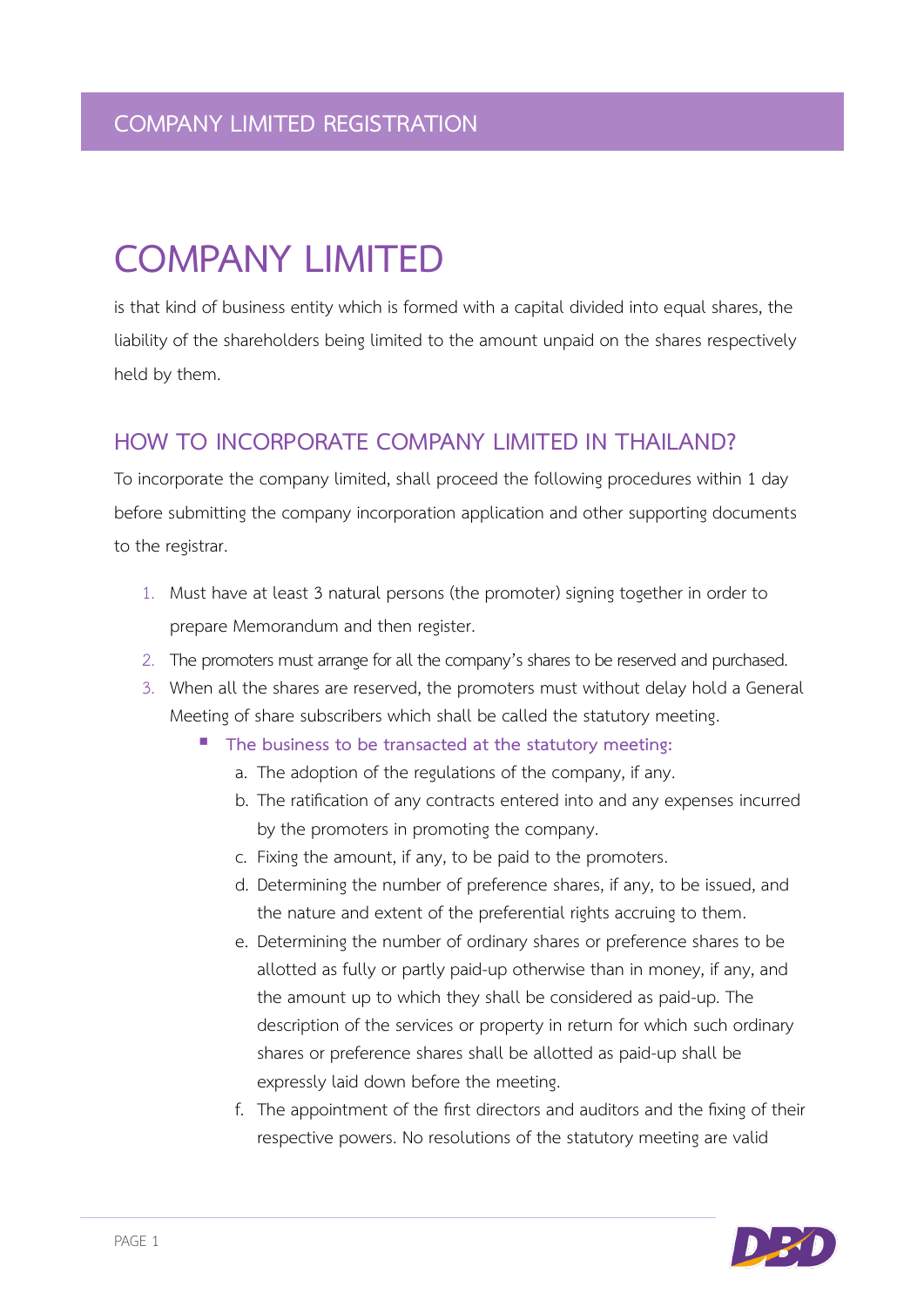unless passed by a majority including at least one half of the total number of subscribers entitled to vote, and representing at least one half of the total number of shares to such subscribers.

- 4. The promoters shall hand over the business to the directors.
- 5. The directors shall thereupon cause the promoters and subscribers to pay forthwith upon each share and payable in money, such amount, not less than twenty-five percent of the share's value. (The shareholder (subscriber) is required to pay for their share as per director's request.)

#### **INFORMATION USED FOR COMPANY LIMITED INCORPORATION:**

- 1. Company's name (the same as the name reserved which is proceeded by one of Promoters / shareholders / director(s))
- 2. Location of head office (house number, company's email, company's telephone number, company's website (if any))
- 3. Objective of the company (Type of business)
- 4. Registered capital must be divided into each share with the same value (share's value must be at least 5 Baht)
- 5. Name, address, age, occupation, telephone number, ID card or other personal documents (in case of foreigner) number and number of shares that persons who start up the company reserve to buy the shares)
- 6. Name, address, age, telephone number and ID card or other personal documents (in case of foreigner) number of 2 witnesses
- 7. The stamp duty payable on Memorandum of Association (200 Baht)
- 8. The stamp duty payable on Company's Regulation (if any) (100 Baht)
- 9. Paid-up capital (at least 25% of the share's value)
- 10. Name, address, age, nationality, telephone number, ID card or other personal documents (in case of foreigner) number and signature of director(s)
- 11. The name and/or number of director(s) authorized to sign on behalf of the company
- 12. Name and license number of Company's Auditors
- 13. Name, address, age, occupation, telephone number, ID card or other personal documents (in case of foreigner) number and number of shares holding of shareholders
- 14. Company's seal (if any)

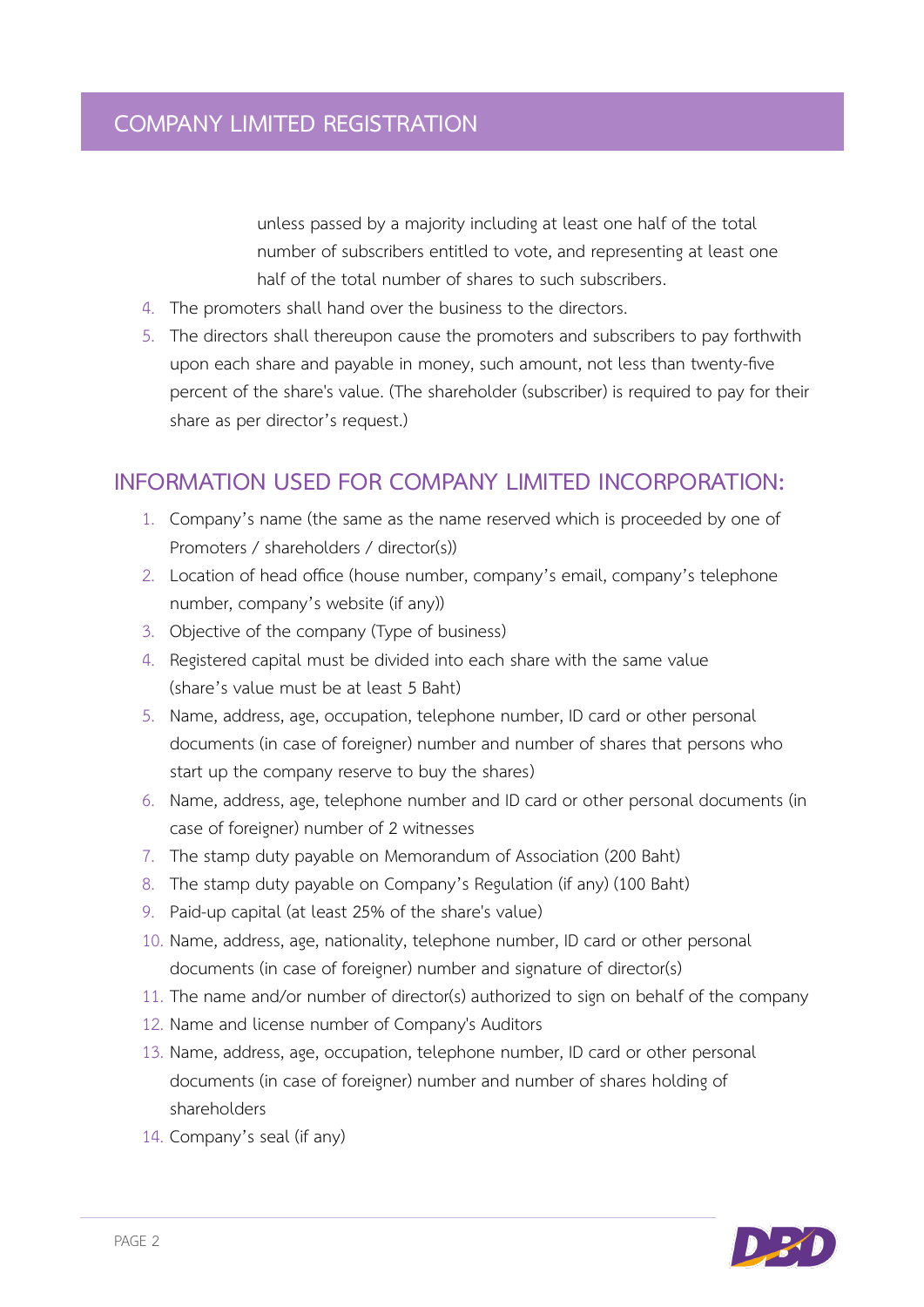#### **REGISTRATION PROCESS**

- 1. Prepare company incorporation application (download application forms via [DBD's](https://www.dbd.go.th/more_news.php?cid=7)  [website\)](https://www.dbd.go.th/more_news.php?cid=7) and other supporting documents.
- 2. Promoters, witnesses and director(s), by themselves, duly sign the company incorporation application.
- 3. Submit the documents thereof (1) at the Department of Business Development (DBD) or the Office of Business Development (District 1-6) or the Office of Commercial Affairs within 3 months from the date of company statutory meeting.

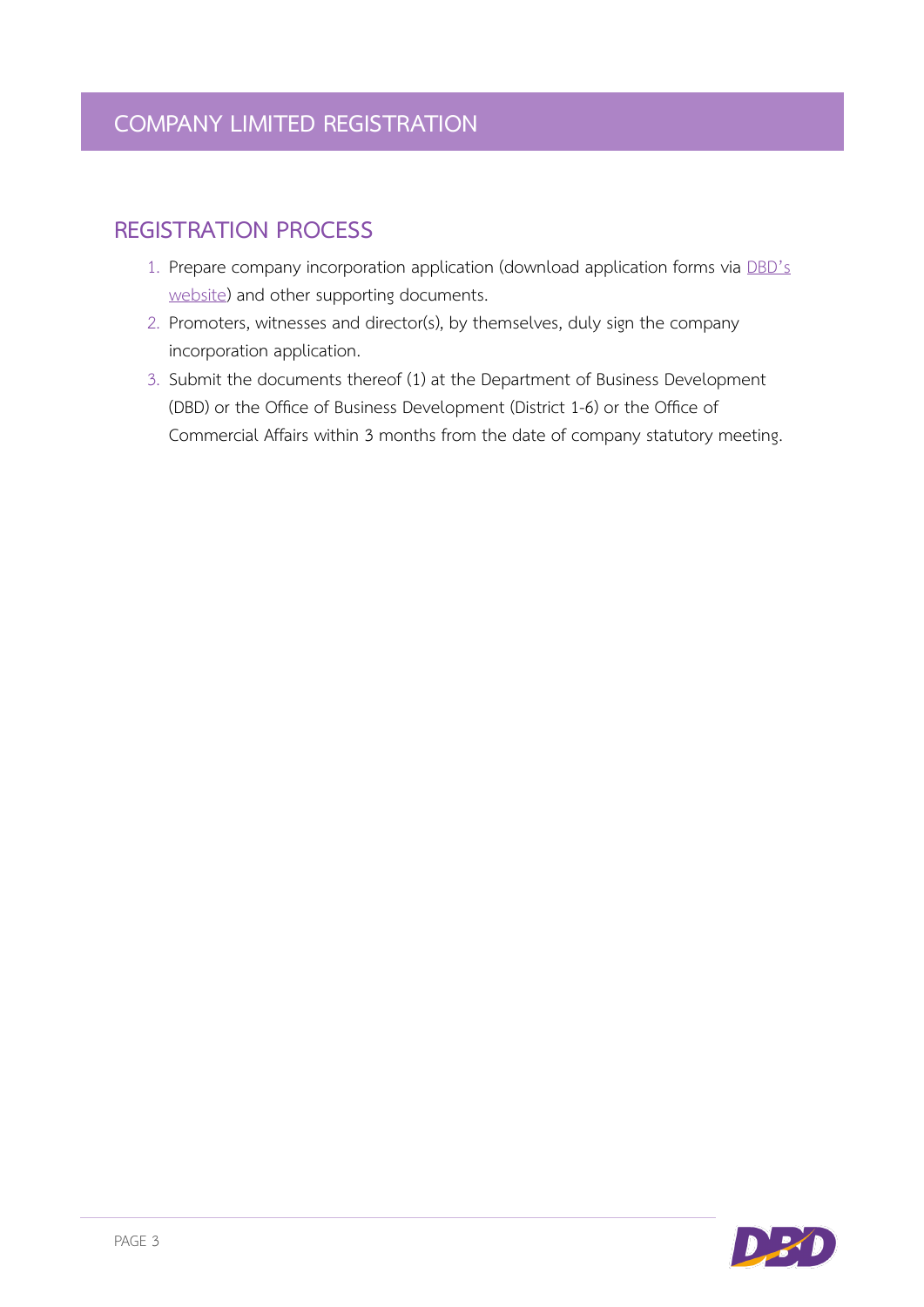#### **FLOW OF COMPANY LIMITED INCORPORATION**



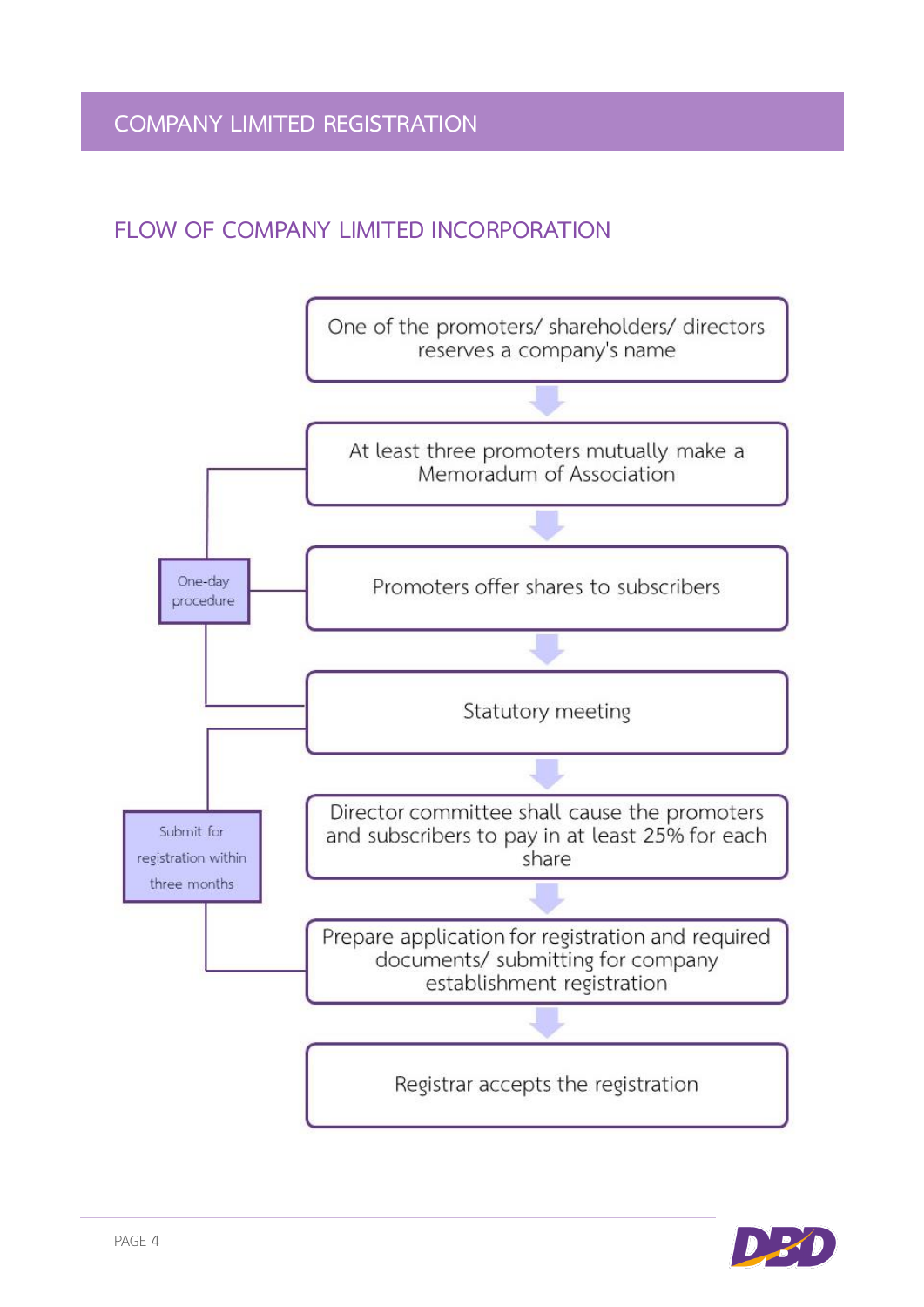## **DUTIES OF COMPANY**

1. The company limited must prepare the financial statement once a month in every 12 months and at least one auditor shall audit to propose to the ordinary shareholder's meeting to approve the financial statement within 4 months from the closing date, and submit the financial statement to the Business Information Division, Department of Business Development or any the Office of Commercial Affairs within 1 month from the date of financial statement's approval although such businesses have not yet been started or have not ceased temporarily; otherwise, they shall have the fine penalty of no more than 50,000 Baht.

In case that the juristic person does not submit the yearly financial statement as specified by the law, such juristic person has offense, and the authorized director on behalf of the juristic person shall also have the offense too.

- 2. The director shall prepare the copy of list of all shareholders' names that are holding the share at the time of the annual shareholders' meeting and the list of persons who are not the shareholders from the date of the last shareholders' meeting and submit to the department of business development or any provincial business development office within 14 days from the date of the meeting; otherwise, they shall have the fine penalty of no more than 10,000 Baht.
- 3. Must arrange the annual shareholders' meeting within 6 months from the juristic person's registration date, and arrange the next meeting of at least one time for every 12 months; otherwise, they shall have the fine penalty of no more than 20,000 Baht. The invitation for the shareholders' meeting shall be advertised on the local newspaper for at least one time of at least 7 days before the meeting date, and shall send via reply mail to every shareholder named in the company's registration for at least 7 days before the meeting date, except the invitation for the shareholders' meeting to vote for the extraordinary resolution shall be sent for at least 14 days before the meeting date.
- 4. Must prepare share certificate to the company's shareholders; otherwise, they shall have the fine penalty of no more than 10,000 Baht.
- 5. Must prepare the book of shareholders' registration of the company; otherwise, they shall have the fine penalty of no more than 20,000 Baht.
- 6. Any companies that relocate the location of head office must request for the registration to the registrar; otherwise, they shall have the fine penalty of no more than 20,000 Baht.

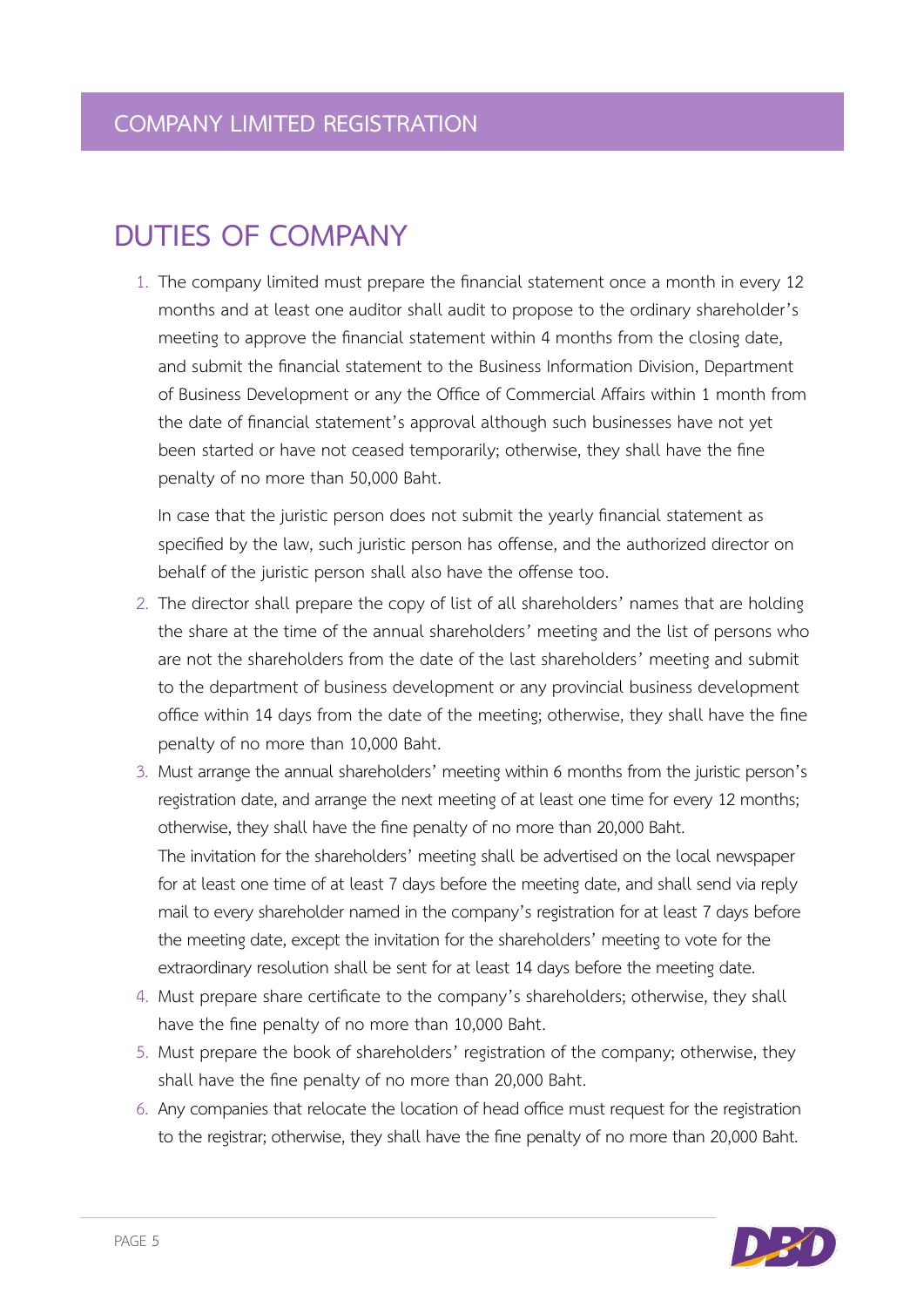#### **COMPANY LIMITED REGISTRATION**

## **THE REGISTRATION OF THE MODIFICATION / CHANGE OR LIQUIDATION OF THE COMPANY LIMITED**

In case that the company limited agrees to modify or change any registered transactions or the shareholders would like to liquidate the business, shall request for the registration of the modification / change of such transactions or registration of the company's liquidation at the Department of Business Development or the Office of Business Development District 1-6 (in case of headquarter located in Bangkok and the Office of Commercial Affairs (in case the headquarter located in other provinces).

## **TYPES OF REGISTERED TRANSACTIONS THAT THE COMPANY HAS TO REGISTER TO MODIFY OR CHANGE:**

- 1. The modification or change of memorandum before the company incorporation
- 2. Extraordinary resolution of:
	- (1) capital increase
	- (2) capital decrease
	- (3) company merger
- 3. Company merger

4. The modification or change of memorandum of association after the company incorporation (company's name / company's objective / company's headquarter / par value of shares)

- 5. Capital increase
- 6. Capital decrease
- 7. Company regulations
- 8. Company Directors
- 9. Authority of directors
- 10. Location of head office and / or branches
- 11. Company seal
- 12. Other transactions that should be publicized

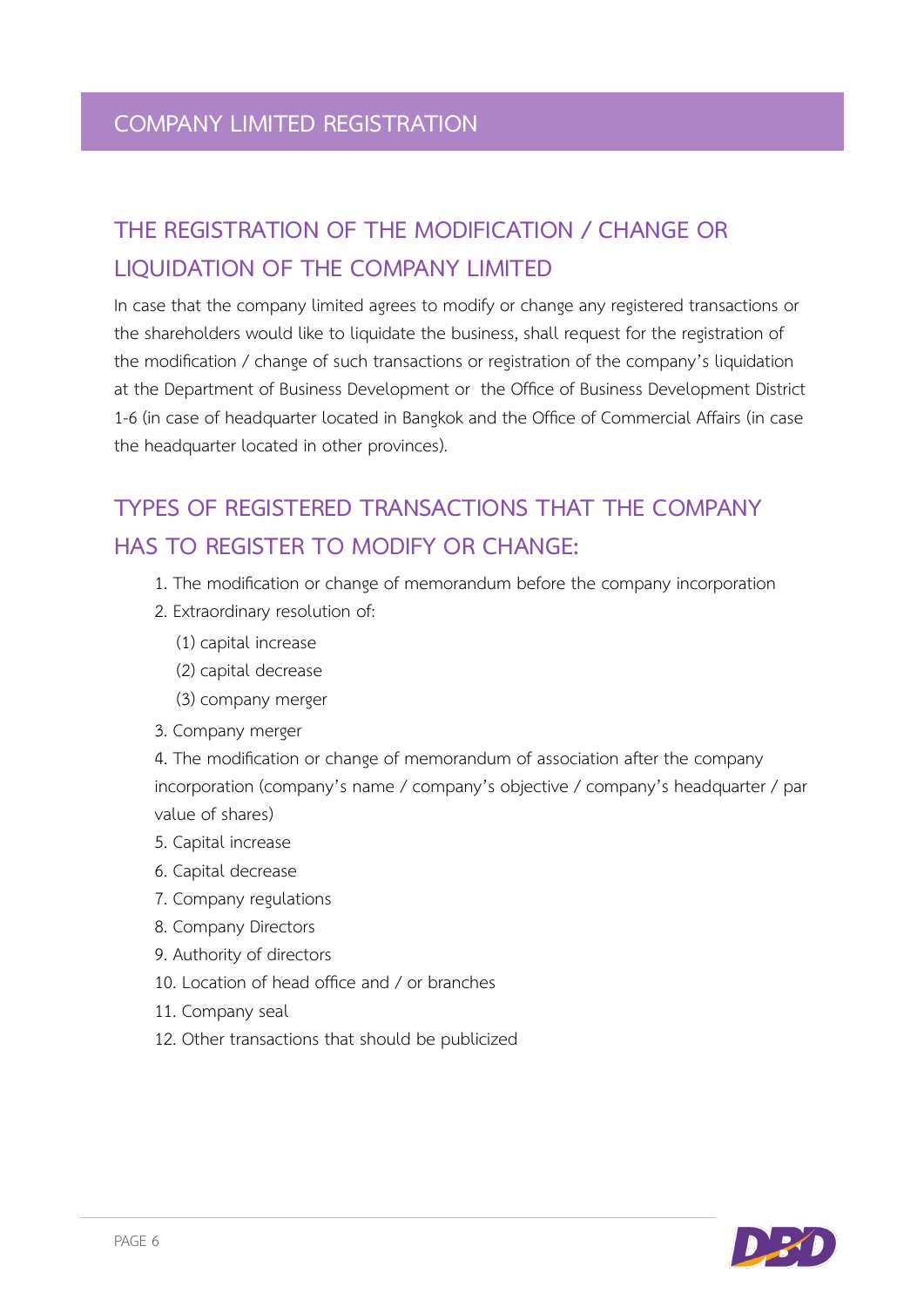#### **COMPANY LIMITED REGISTRATION**

## **BUSINESSES THAT THE LAW SPECIFIES THE PERIOD OF TIME OF SUBMITTING THE REGISTRATION:**

- 1. Request for registering the company incorporation shall be submitted within 3 months from the date of statutory meeting.
- 2. Request for registering the appointment of new directors or the resignation of directors shall be submitted within 14 days from the date of appointment or date of resignation.
- 3. Request for registering **the extraordinary resolution** of capital increase or capital decrease of the company limited or the company merger shall be submitted within 14 days from the extraordinary resolution date.
- 4. Request for registering the new regulation or modification of the company limited's regulation must be submitted with 14 days from the extraordinary resolution date.
- 5. Request for registering the company merger shall be submitted within 14 days from the date of merger.
- 6. Request for registering the dissolution of company shall be submitted within 14 days from the dissolving date.
- 7. Request for registering the change of liquidator(s) shall be submitted within 14 days from the date of change.
- 8. Request for registering the modification of liquidator's authority shall be submitted within 14 days from the date that the meeting has the resolution.
- 9. Request for registering the completeness of the company's liquidation shall be submitted within 14 days from the date that the meeting has the resolution.
- 10. The submission of the report of partnership's liquidation shall be submitted every 3 months and the liquidator shall submit the report within 14 days from the date that the 3-month period expires.

#### **NOTE**

- 1) The registration of incorporation, modification and liquidation of limited company can be done online via **e-Registration system** at DBD's website [\(www.dbd.go.th\)](http://www.dbd.go.th/).
- 2) There is 50% discount when registering via **e-Registration system until B.E. 2566 (2023),** according to MINISTERIAL REGULATION: PRESCRIBING FEES, REDUCTION IN FEES AND FEE EXEMPTIONS FOR REGISTRATION, DOCUMENT INSPECTION, CERTIFIED COPIES OF DOCUMENTS AND OTHER FEES IN RELATION TO PARTNERSHIPS AND LIMITED COMPANIES, B.E. 2563 (2020).

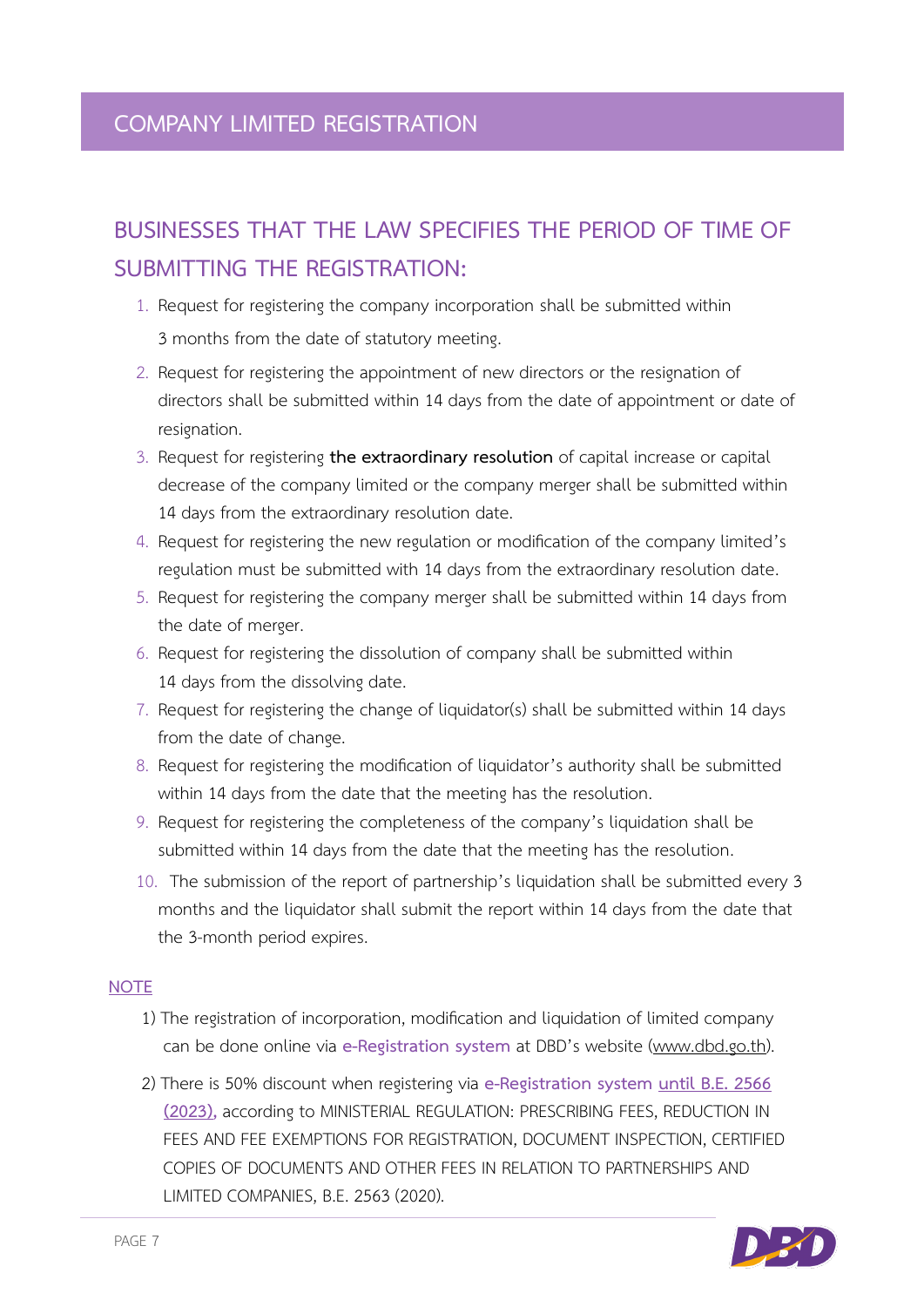#### **FEE RATES FOR COMPANY LIMITED REGISTRATION**

| <b>TYPES OF REGISTRATION</b>                                    | <b>BAHT</b> |
|-----------------------------------------------------------------|-------------|
| 1. The Memorandum of Association                                | $500 -$     |
| 2. Company limited incorporation                                | $5,000-$    |
| 3. Company merger                                               | $5,000-$    |
| 4. Register for:                                                | 500-/time   |
| 4.1 an extraordinary resolution                                 |             |
| (capital increase / capital decrease / company's merger)        |             |
| 4.2 capital increase                                            |             |
| 4.3 capital decrease                                            |             |
| 4.4 The modification of the Memorandum of Association after     |             |
| Incorporation (company's name / company's objective / company's |             |
| headquarter / par value of shares)                              |             |
| 4.5 The modification of the company regulations                 |             |
| 4.6 New directors                                               |             |
| 4.7 Resignation of directors                                    |             |
| 4.8 The modification of directors' authority                    |             |
| 4.9 The change of location of head office and / or branches     |             |
| 4.10 The modification of company seal                           |             |
| 4.11 Other transactions that should be publicized               |             |
| 5. Company limited liquidation                                  | $500 -$     |
| 6. The change of liquidators                                    | 500-/time   |
| 7. The modification of liquidators' authority                   |             |
| 8. The modification of liquidation office                       |             |
| 9. The completeness of liquidation                              | $500 -$     |

*Business Registration Division Department of Business Development August, 2021*